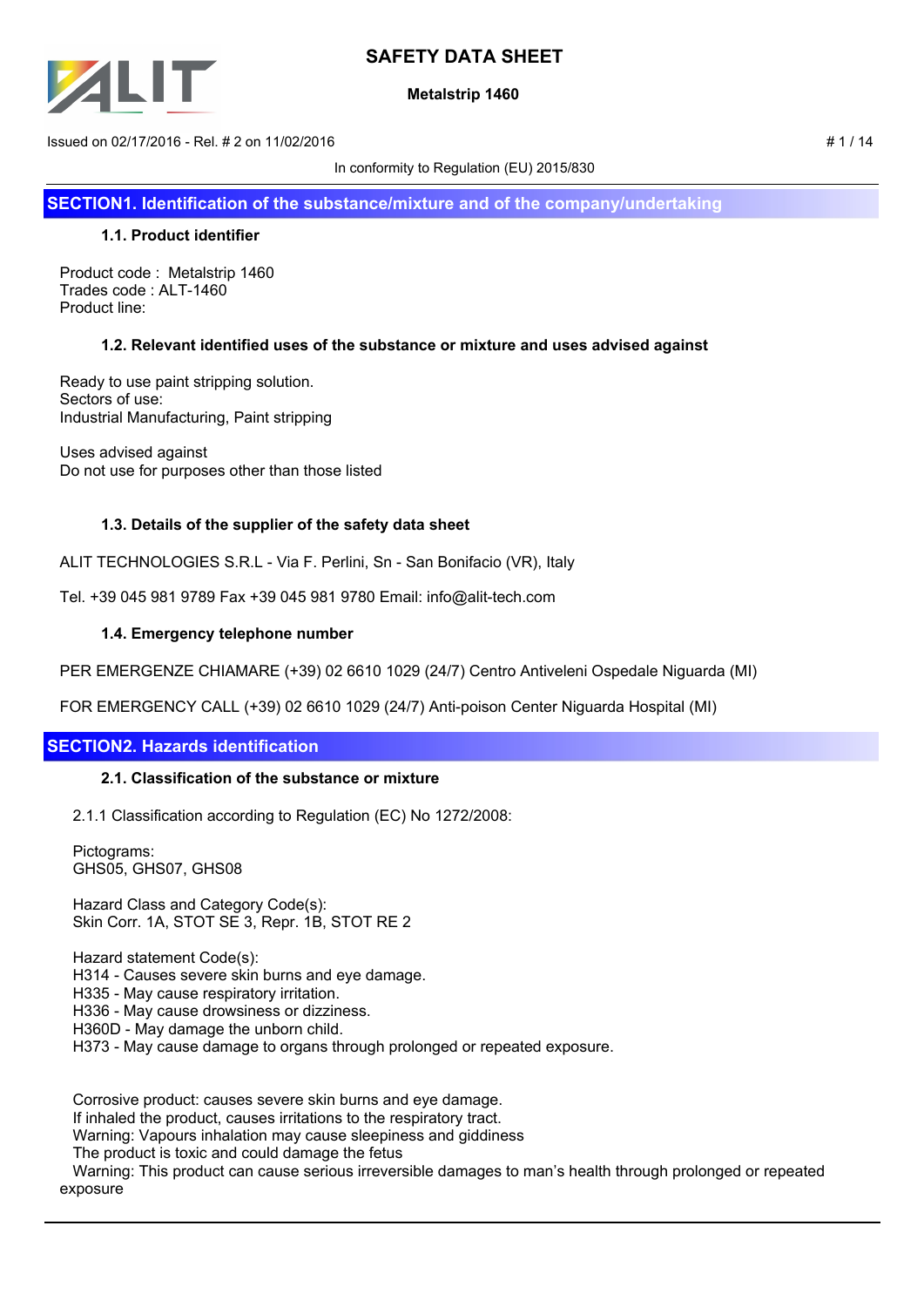

### **Metalstrip 1460**

 $\frac{1}{2}$  Issued on 02/17/2016 - Rel. # 2 on 11/02/2016

In conformity to Regulation (EU) 2015/830

#### **2.2. Label elements**

Labelling according to Regulation (EC) No 1272/2008:

Pictogram, Signal Word Code(s): GHS05, GHS07, GHS08 - Danger

Hazard statement Code(s):

H314 - Causes severe skin burns and eye damage.

H335 - May cause respiratory irritation.

H336 - May cause drowsiness or dizziness.

H360D - May damage the unborn child.

H373 - May cause damage to organs through prolonged or repeated exposure.

Supplemental Hazard statement Code(s):

EUH014 - Reacts violently with water.

Precautionary statements:

#### Prevention

P280 - Wear protective gloves/protective clothing/eye protection/face protection.

Response

P301+P330+P331 - IF SWALLOWED: rinse mouth. Do NOT induce vomiting.

 P303+P361+P353 - IF ON SKIN (or hair): Take off immediately all contaminated clothing. Rinse skin with water/shower.

 P305+P351+P338 - IF IN EYES: Rinse cautiously with water for several minutes. Remove contact lenses, if present and easy to do. Continue rinsing.

P310 - Immediately call a POISON CENTER or a doctor.

Contains:

N-methyl-2-pyrrolidone, (2-methoxymethylethoxy)propanol, sodium methoxide, ethane-1,2-diol

## **2.3. Other hazards**

It Contains : N-methyl-2-pyrrolidone - SVHC

RESTRICTED TO PROFESSIONAL USERS

# **SECTION3. Composition/information on ingredients**

## **3.1 Substances**

Irrilevant

## **3.2 Mixtures**

Refer to paragraph 16 for full text of hazard statements

| <b>Substance</b>              | <b>Concentration</b> | <b>Classification</b>                                                              | <b>Index</b> | <b>CAS</b>     | <b>EINECS</b> | <b>REACh</b>          |
|-------------------------------|----------------------|------------------------------------------------------------------------------------|--------------|----------------|---------------|-----------------------|
| N-methyl-2-pyrrolidone - SVHC | $>$ 30 <= 50%        | Skin Irrit. 2, H315;<br>Eye Irrit. 2, H319;<br>STOT SE 3. H335:<br>Repr. 1B, H360D | 606-021-00-7 | 872-50-4       | 212-828-1     |                       |
| 2-(2-methoxyethoxy) ethanol   | $> 10 \le 20\%$      | Repr. 2, H361d                                                                     | 603-107-00-6 | $111 - 77 - 3$ | 203-906-6     |                       |
| lethane-1,2-diol              | $> 10 \le 20\%$      | Acute Tox. 4, H302:<br>STOT RE 2. H373                                             | 603-027-00-1 | $107 - 21 - 1$ | 203-473-3     | 101-2119456<br>816-28 |



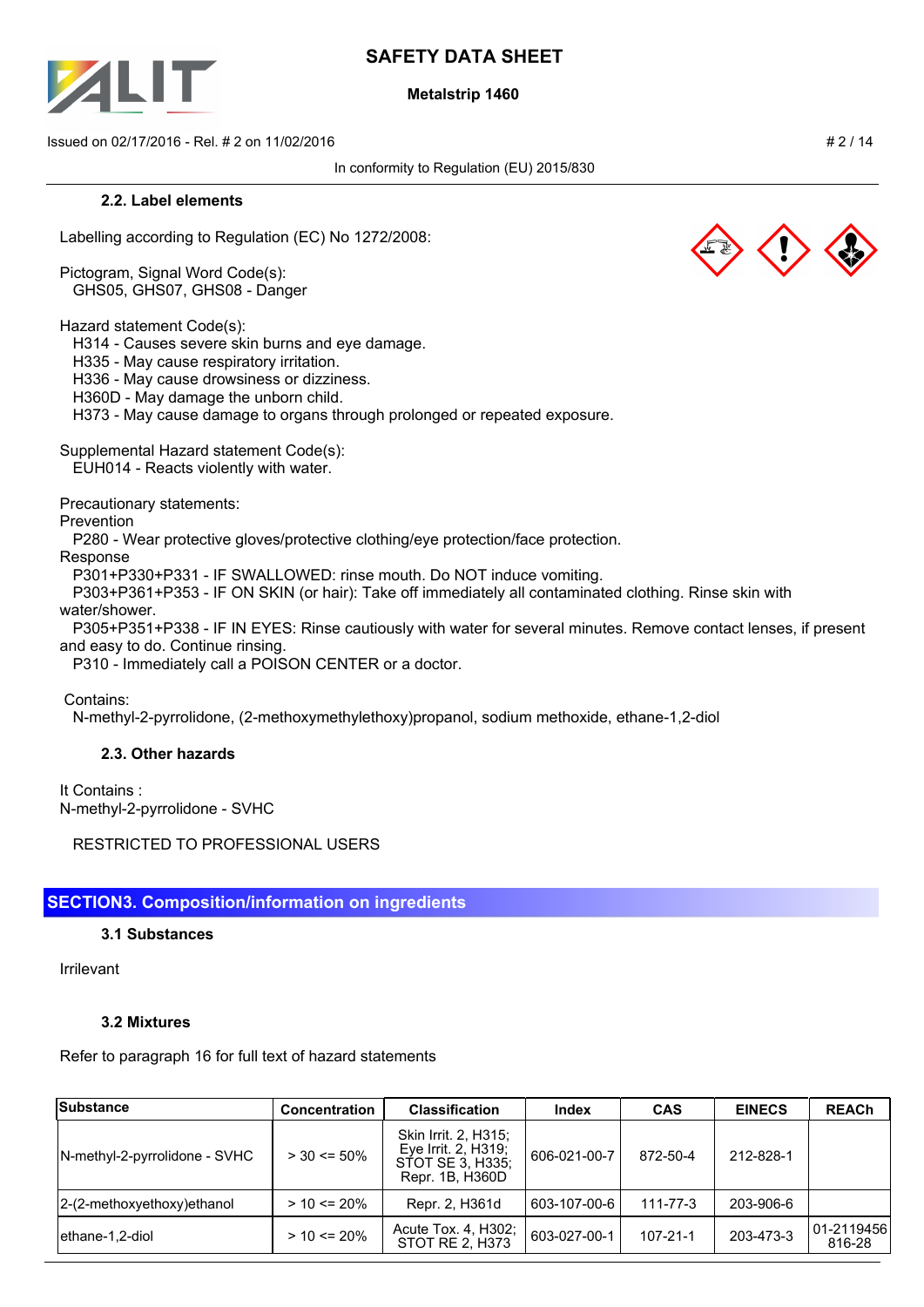

### **Metalstrip 1460**

#### $\mu$  Issued on 02/17/2016 - Rel. # 2 on 11/02/2016  $\mu$  3 / 14

In conformity to Regulation (EU) 2015/830

| Substance                           | <b>Concentration</b> | <b>Classification</b>                                            | Index        | <b>CAS</b>     | <b>EINECS</b> | <b>REACh</b> |
|-------------------------------------|----------------------|------------------------------------------------------------------|--------------|----------------|---------------|--------------|
| $(2$ -methoxymethylethoxy) propanol | $> 1 \le 10\%$       |                                                                  |              | 34590-94-8     | 252-104-2     |              |
| benzyl alcohol                      | $> 1$ <= 10%         | Acute Tox. 4, H302;<br>Eye Irrit. 2, H319;<br>Acute Tox. 4, H332 | 603-057-00-5 | $100 - 51 - 6$ | 202-859-9     |              |
| Isodium methoxide                   | $> 1$ <= 10%         | Self-heat. 1, H251;<br>Skin Corr. 1B, H314                       | 603-040-00-2 | 124-41-4       | 204-699-5     |              |

## **SECTION4. First aid measures**

### **4.1. Description of first aid measures**

Inhalation:

 Air the area. Move immediately the contaminated patient from the area and keep him at rest in a well ventilated room. CALL A PHYSICIAN.

Direct contact with skin (of the pure product).:

Take contaminated clothing Immediately off.

Consult a physician immediately

Direct contact with eyes (of the pure product).:

 Wash immediately and thoroughly with running water, keeping eyelids open for at least 10 minutes, then protect your eyes with a dry sterile gauze. Seek medical advice immediately

Do not use eye drops or ointments of any kind before the examination or advice from an oculist.

Ingestion:

 Drink water with egg white; do not give bicarbonate. Absolutely do not induce vomiting or emesis. Seek medical advice immediately.

## **4.2. Most important symptoms and effects, both acute and delayed**

No data available.

## **4.3. Indication of any immediate medical attention and special treatment needed**

IF exposed or concerned: Get medical advice/attention. Get medical advice/attention if you feel unwell. Immediately call a POISON CENTER or a doctor.

## **SECTION5. Firefighting measures**

## **5.1. Extinguishing media**

Advised extinguishing agents: Water spray, CO2, foam, dry chemical, depending on the materials involved in the fire.

Extinguishing means to avoid:

Water jets. Use water jets only to cool the surfaces of the containers exposed to fire.

## **5.2. Special hazards arising from the substance or mixture**

No data available.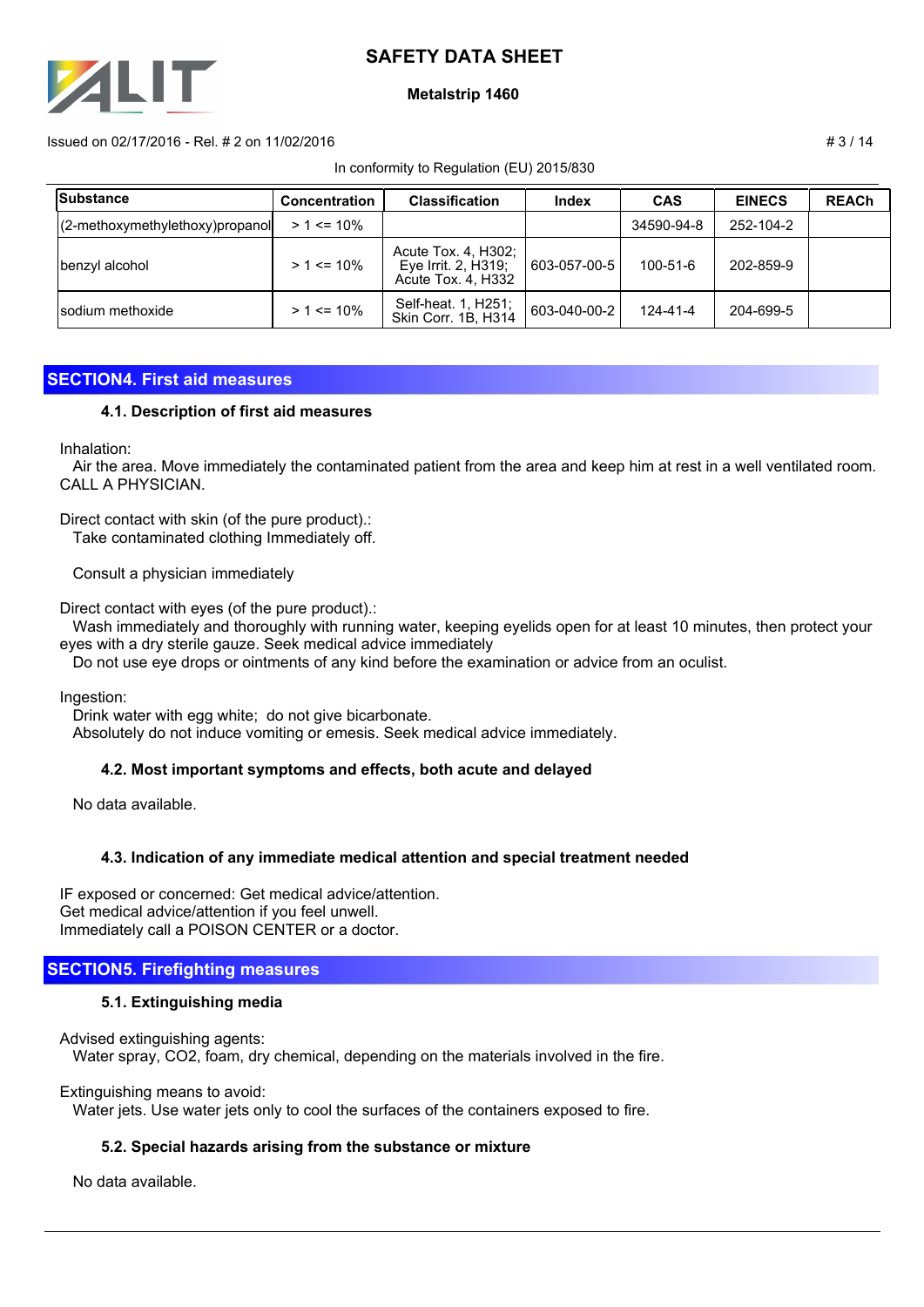

## **Metalstrip 1460**

 $\mu$  Issued on 02/17/2016 - Rel. # 2 on 11/02/2016  $\mu$  4 / 14

In conformity to Regulation (EU) 2015/830

### **5.3. Advice for firefighters**

Use protection for the breathing apparatus

Safety helmet and full protective suit.

The spray water can be used to protect the people involved in the extinction

You may also use selfrespirator, especially when working in confined and poorly ventilated area and if you use

halogenated extinguishers (Halon 1211 fluobrene, Solkan 123, NAF, etc...)

Keep containers cool with water spray

## **SECTION6. Accidental release measures**

## **6.1. Personal precautions, protective equipment and emergency procedures**

6.1.1 For non-emergency personnel: Leave the area surrounding the spill or release. Do not smoke Wear mask, gloves and protective clothing.

6.1.2 For emergency responders:

Eliminate all unguarded flames and possible sources of ignition. No smoking.

Provision of sufficient ventilation.

Evacuate the danger area and, in case, consult an expert.

## **6.2. Environmental precautions**

Contain spill with earth or sand.

 If the product has entered a watercourse in sewers or has contaminated soil or vegetation, notify it to the authorities. Discharge the remains in compliance with the regulations

## **6.3. Methods and material for containment and cleaning up**

 6.3.1 For containment: Rapidly recover the product, wear a mask and protective clothing Recover the product for reuse, if possible, or for removal. Possibly absorb it with inert material. Prevent it from entering the sewer system.

 6.3.2 For cleaning up: After wiping up, wash with water the area and materials involved

 6.3.3 Other information: None in particular.

## **6.4. Reference to other sections**

Refer to paragraphs 8 and 13 for more information

## **SECTION7. Handling and storage**

## **7.1. Precautions for safe handling**

 Avoid contact and inhalation of vapors Wear protective gloves/protective clothing/eye protection/face protection. At work do not eat or drink. See also paragraph 8 below.

## **7.2. Conditions for safe storage, including any incompatibilities**

 Keep in original container closed tightly. Do not store in open or unlabeled containers. Keep containers upright and safe by avoiding the possibility of falls or collisions.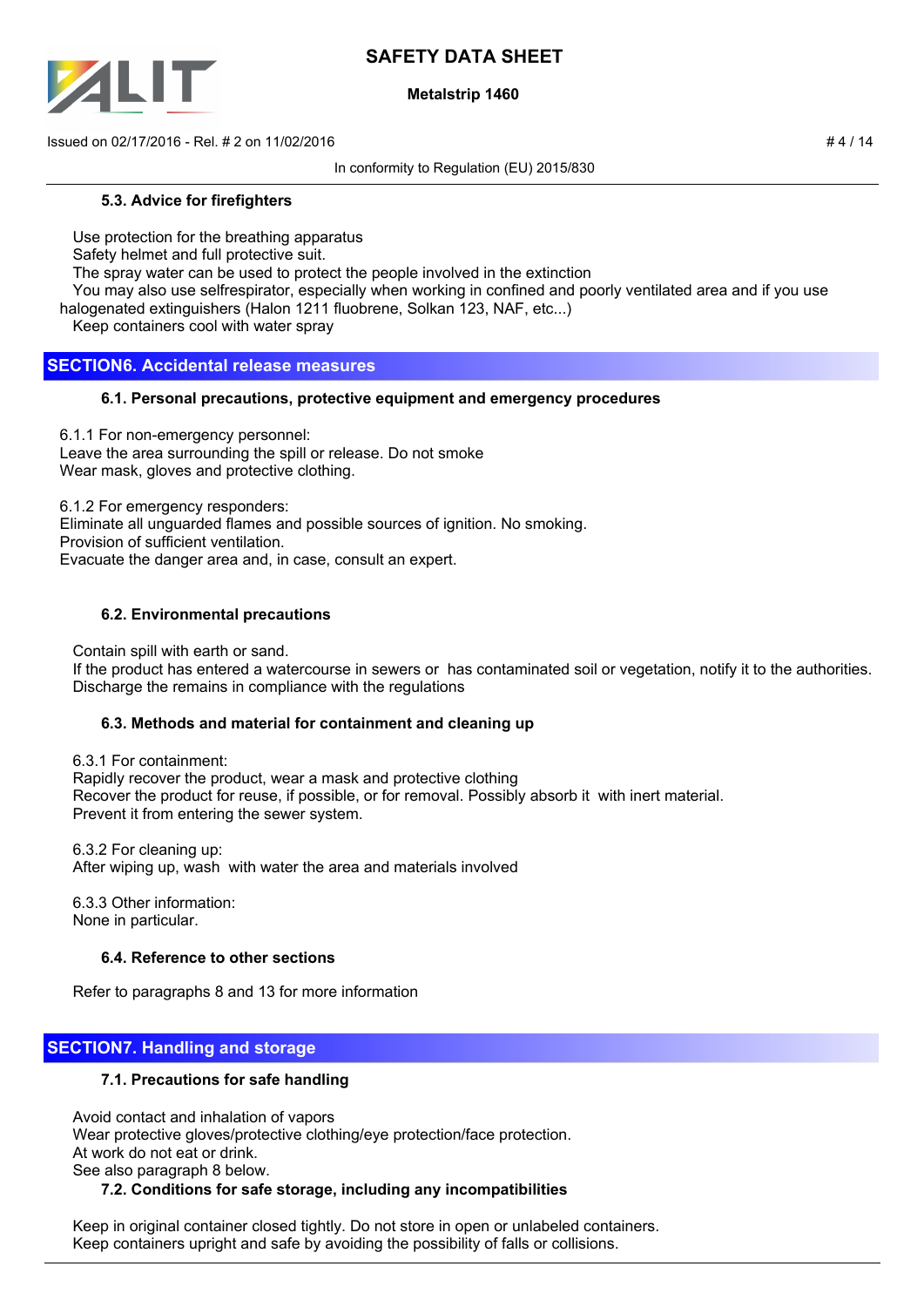

## **Metalstrip 1460**

 $\mu$  Issued on 02/17/2016 - Rel. # 2 on 11/02/2016  $\mu$  5 / 14

In conformity to Regulation (EU) 2015/830

Store in a cool place, away from sources of heat and `direct exposure of sunlight.

## **7.3. Specific end use(s)**

Industrial Manufacturing: Handle with extreme caution. Store in a well ventilated area and away from heat sources.

Paint stripping: Handle with care. Store in a ventilate area, far from heat source. Keep the container close

## **SECTION8. Exposure controls/personal protection**

### **8.1. Control parameters**

 Related to contained substances: N-methyl-2-pyrrolidone: N-Methyl 2 PYRROLIDONE; Nr. CAS: 872-50-4 Specification: DNEL (EC) Parameter: Systemic effects Short term Dermal Workers Value: 208 mg / kg Released: Specification: DNEL (EC) Parameter: Systemic effects Long term Oral Population Value: 6.3 mg / m3 Released: Specification: DNEL (EC) Parameter: Systemic effects Short term Inhalation Workers Value: 80 mg / m3 Released: Specification: DNEL (EC) Parameter: Systemic effects Long term Dermal Workers Value: 19.8 mg / kg Released: Specification: DNEL (EC) Parameter: Systemic effects Long term Inhalation Workers Value: 40 mg / m3 Released: Specification: DNEL (EC) Parameter: Systemic effects Short term Dermal Population Value: 125 mg / kg Released: Specification: DNEL (EC) Parameter: Systemic effects Short term Inhalation Population Value: 80 mg / m3 Released: Specification: DNEL (EC) Parameter: Systemic effects Short term Oral Population Value: 26 mg / kg Released: Specification: DNEL (EC) Parameter: Systemic effects Long term Dermal Population Value: 11.9 mg / kg Released: Specification: DNEL (EC) Parameter: Systemic effects Long term Inhalation Population Value: 12.5 mg / m3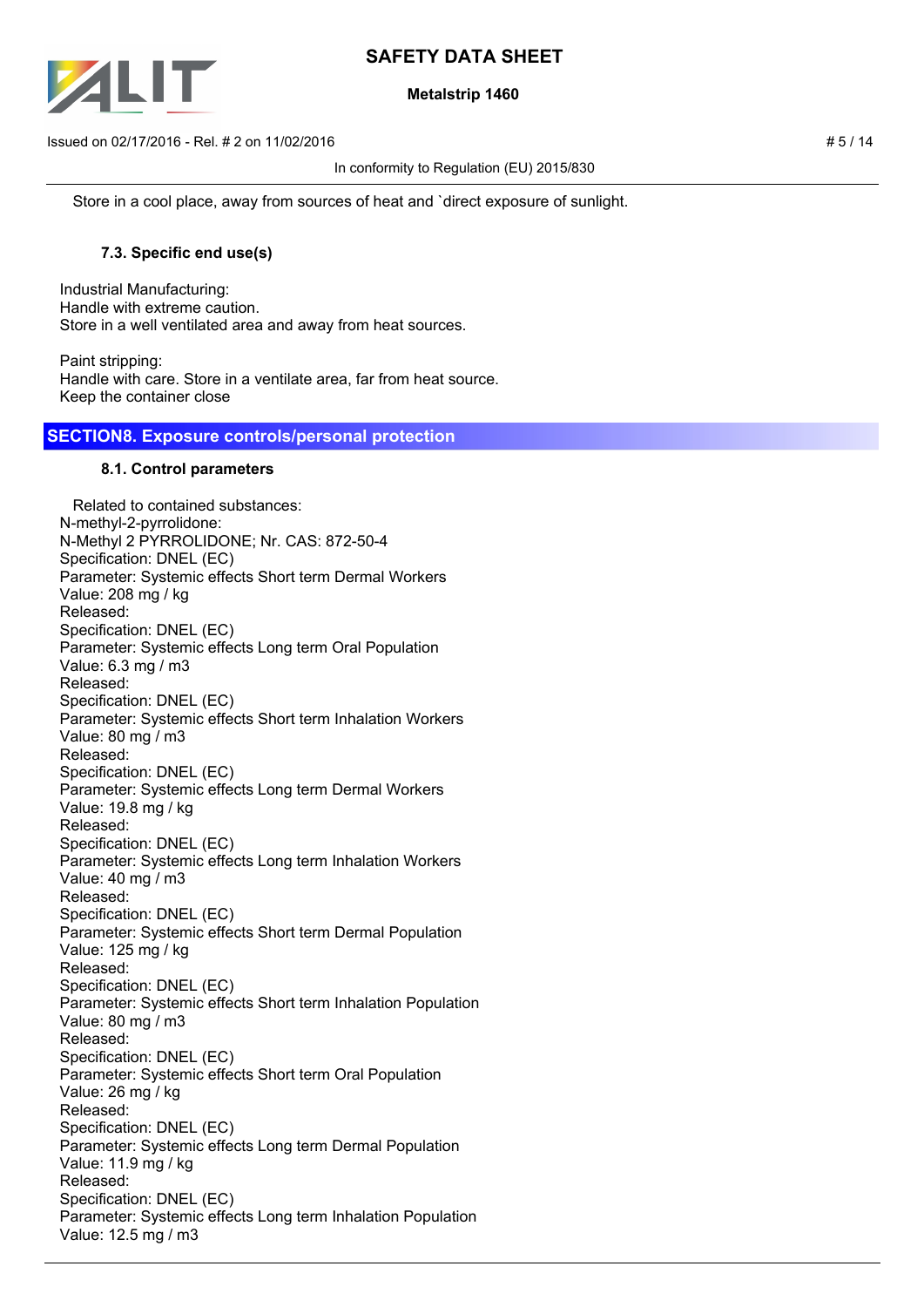

### **Metalstrip 1460**

 $\mu$  Issued on 02/17/2016 - Rel. # 2 on 11/02/2016  $\mu$  6 / 14

In conformity to Regulation (EU) 2015/830

2-(2-methoxyethoxy)ethanol: OEIL-EU directive 0702/2006 50.1 mg / m3 10 ppm ethane-1,2-diol: Limit values for occupational exposure ETHYLENE GLYCOL; CAS: 107-21-1 Limit value type (country of provenance): TRGS 900 (D) Limit Value: 10 ppm / 26 mg / m3 extreme limit: 2 (I) Registration: H, Y Version: 02/04/2014 Limit value type (country of provenance): STEL (EC) Limit Value: 40 ppm / 104 mg / m3 Registration: H Version: 08/06/2000 Limit value type (country of provenance): TWA (EC) Limit Value: 20 ppm / 52 mg / m3 Registration: H Version: 08/06/2000 Values DNEL / DMEL and PNEC DNEL / DMEL Limit value type: Consumer DNEL (local) (Ethylene glycol, CAS: 107-21-1) Route of Exposure: Inhalation frequency of exposure: Short-term (acute) limit value: 7 mg / m3 Limit value type: Consumer DNEL (systemic) (Ethylene glycol, CAS: 107-21-1) Route of Exposure: Dermal Exposure frequency: Long-term (repeated) limit value: 53 mg / kg bw / day Limit value type: DNEL worker (local) (Ethylene glycol, CAS: 107-21-1) Route of Exposure: Inhalation Exposure frequency: Long-term (repeated) limit value: 35 mg / m3 Limit value type: DNEL worker (systemic) (Ethylene glycol, CAS: 107-21-1) Route of Exposure: Dermal Exposure frequency: Long-term (repeated) Limit value: 106 mg / kg bw / day PNEC Limit value type: Water PNEC fresh water (Ethylene glycol, CAS: 107-21-1) limit value: 10 mg / l Limit value type: Water PNEC, periodic release (Ethylene glycol, CAS: 107-21-1) limit value: 10 mg / l Limit value type: Water PNEC, sea water (Ethylene glycol, CAS: 107-21-1) limit value: 1 mg / l Limit value type: PNEC sediment, fresh water (Ethylene glycol, CAS: 107-21-1) limit value: 37 mg / kg dw Limit value type: PNEC sediment, sea water (Ethylene glycol, CAS: 107-21-1) limit value: 3.7 mg / kg dw Limit value type: PNEC soil (Ethylene glycol, CAS: 107-21-1) Limit value: 1.53 mg / kg Limit value type: PNEC sewage treatment plant (STP) (Ethylene glycol, CAS: 107-21-1) limit value: 199.5 mg / l (2-methoxymethylethoxy)propanol: Exposure limits: TLV: 100 ppm; skin (ACGIH 1999). TLV: 150 ppm; (STEL) (skin) (ACGIH 1999).

benzyl alcohol: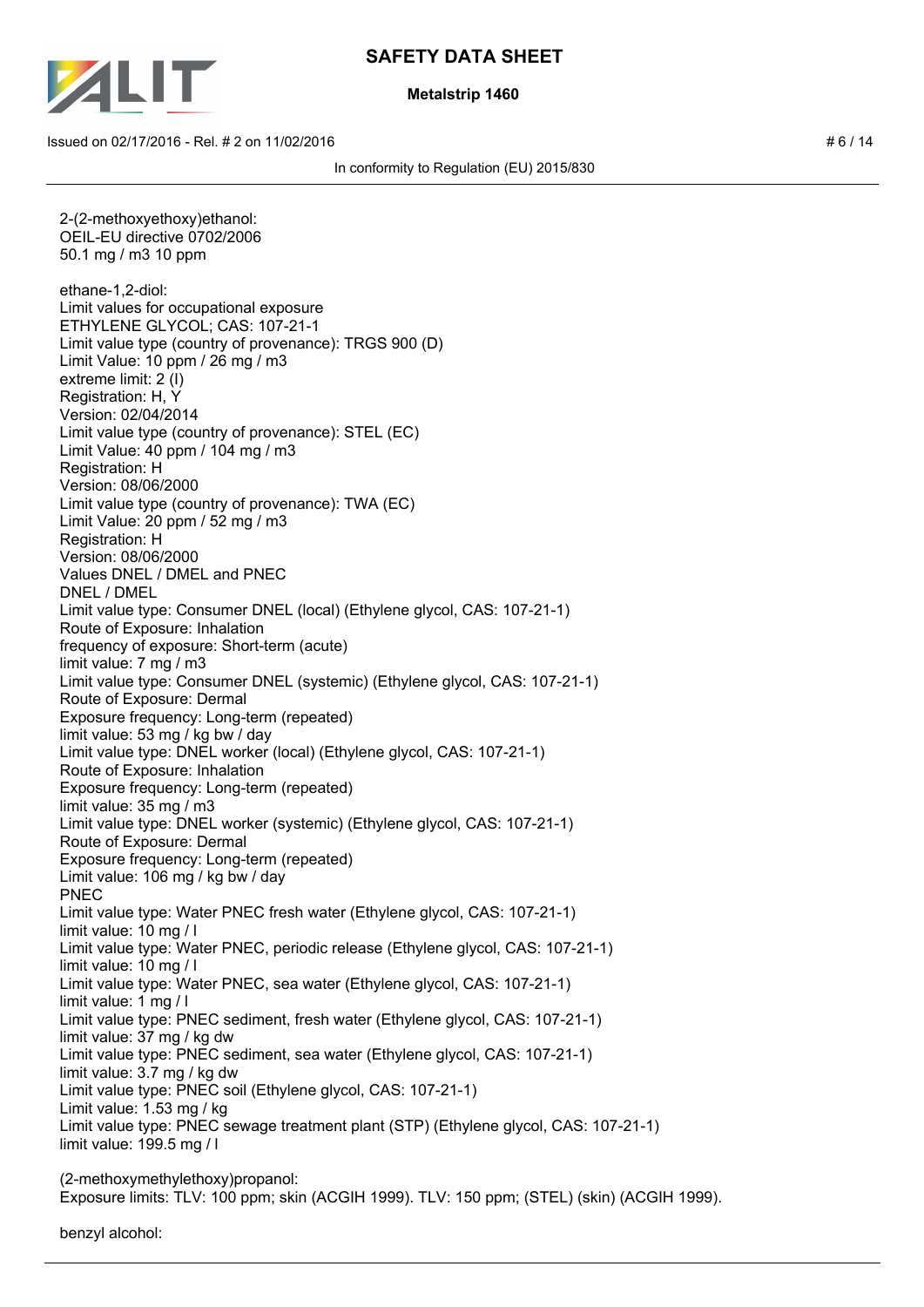

### **Metalstrip 1460**

 $\frac{1}{2}$  Issued on 02/17/2016 - Rel. # 2 on 11/02/2016

In conformity to Regulation (EU) 2015/830

Derived effect levels DNEL Short term Oral 25 mg / kg bw / day DNEL Long term Oral 5 mg / kg bw / day DNEL Short term Inhalation 450 mg / m<sup>3</sup> DNEL Long term Inhalation 90 mg / m<sup>3</sup> DNEL Short term Inhalation 95.5 mg / m<sup>3</sup> DNEL Long term Inhalation 19.1 mg /  $m<sup>3</sup>$ DNEL Short term Dermal 47 mg / kg bw / day DNEL Long term Dermal 9.5 mg / kg bw / day DNEL Short term Dermal 28.5 mg / kg bw / day DNEL Long term Dermal 5.7 mg / kg bw / day

Predicted No Effect Concentration (PNEC) Soil 0.456 mg / kg wwt Sewage Treatment Plant 39 mg / l Sediment 5.27 mg / kg wwt Sediment of sea water 0.527 mg / kg wwt Marino 0.1 mg / l Intermittent release 2.3 mg / l Fresh Water 1 mg / l

## **8.2. Exposure controls**

Appropriate engineering controls: Industrial Manufacturing: No specific checks planned.

Paint stripping: No specific control

Individual protection measures:

 (a) Eye / face protection Wear mask

(b) Skin protection

 (i) Hand protection When handling the pure product use chemical resistant protective gloves (EN 374-1/EN374-2/EN374-3)

 (ii) Other When handling the pure product wear full protective skin clothing.

 (c) Respiratory protection Use adequate protective respiratory equipment (EN 141)

 (d) Thermal hazards No hazard to report

Environmental exposure controls: Related to contained substances: benzyl alcohol: Do NOT wash away into sewer.

sodium methoxide:

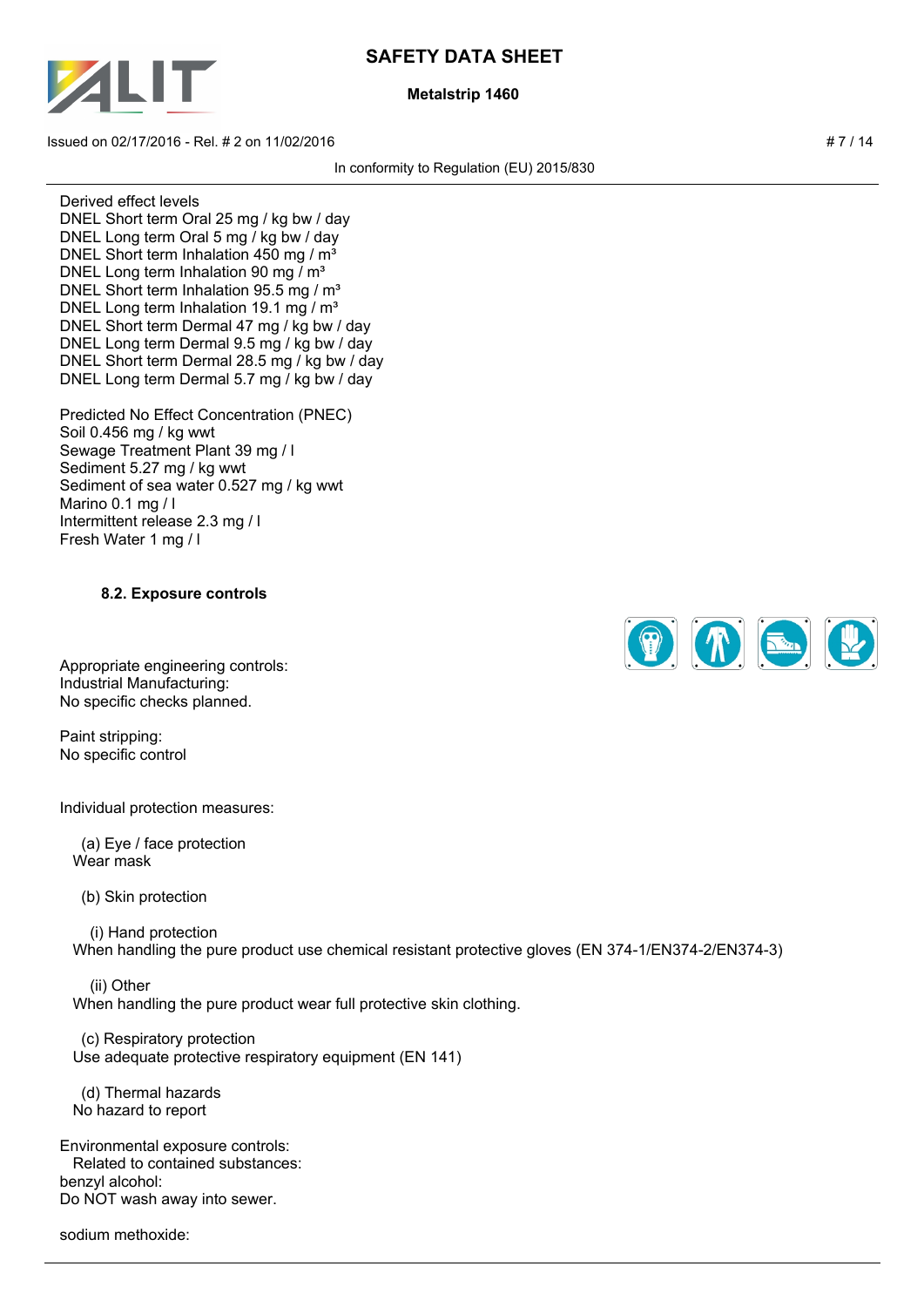

### **Metalstrip 1460**

Issued on 02/17/2016 - Rel. # 2 on 11/02/2016 **# 8 / 14**  $\neq 8$  / 14

In conformity to Regulation (EU) 2015/830

Do NOT wash away into sewer.

## **SECTION9. Physical and chemical properties**

**9.1. Information on basic physical and chemical properties**

| Physical and chemical properties             | Value                      | <b>Determination method</b> |
|----------------------------------------------|----------------------------|-----------------------------|
| Appearance                                   | Brown liquid               |                             |
| Odour                                        | characteristic             |                             |
| Odour threshold                              | not determined             |                             |
| pH                                           | not determined             |                             |
| Melting point/freezing point                 | not determined             |                             |
| Initial boiling point and boiling range      | not determined             |                             |
| Flash point                                  | 98 °C                      | ASTM D92                    |
| Evaporation rate                             | not determined             |                             |
| Flammability (solid, gas)                    | nonflammable               |                             |
| Upper/lower flammability or explosive limits | Inot determined            |                             |
| Vapour pressure                              | not determined             |                             |
| Vapour density                               | not determined             |                             |
| Relative density                             | 1.05                       |                             |
| Solubility                                   | partially soluble in water |                             |
| Water solubility                             | partially soluble          |                             |
| Partition coefficient: n-octanol/water       | not determined             |                             |
| Auto-ignition temperature                    | not determined             |                             |
| Decomposition temperature                    | not determined             |                             |
| Viscosity                                    | not determined             |                             |
| Explosive properties                         | not explosive              |                             |
| Oxidising properties                         | non-oxidizing              |                             |

## **9.2. Other information**

No data available.

## **SECTION10. Stability and reactivity**

#### **10.1. Reactivity**

 Related to contained substances: ethane-1,2-diol: Possibility of reaction with oxidizing substances.

## **10.2. Chemical stability**

No hazardous reaction when handled and stored according to provisions.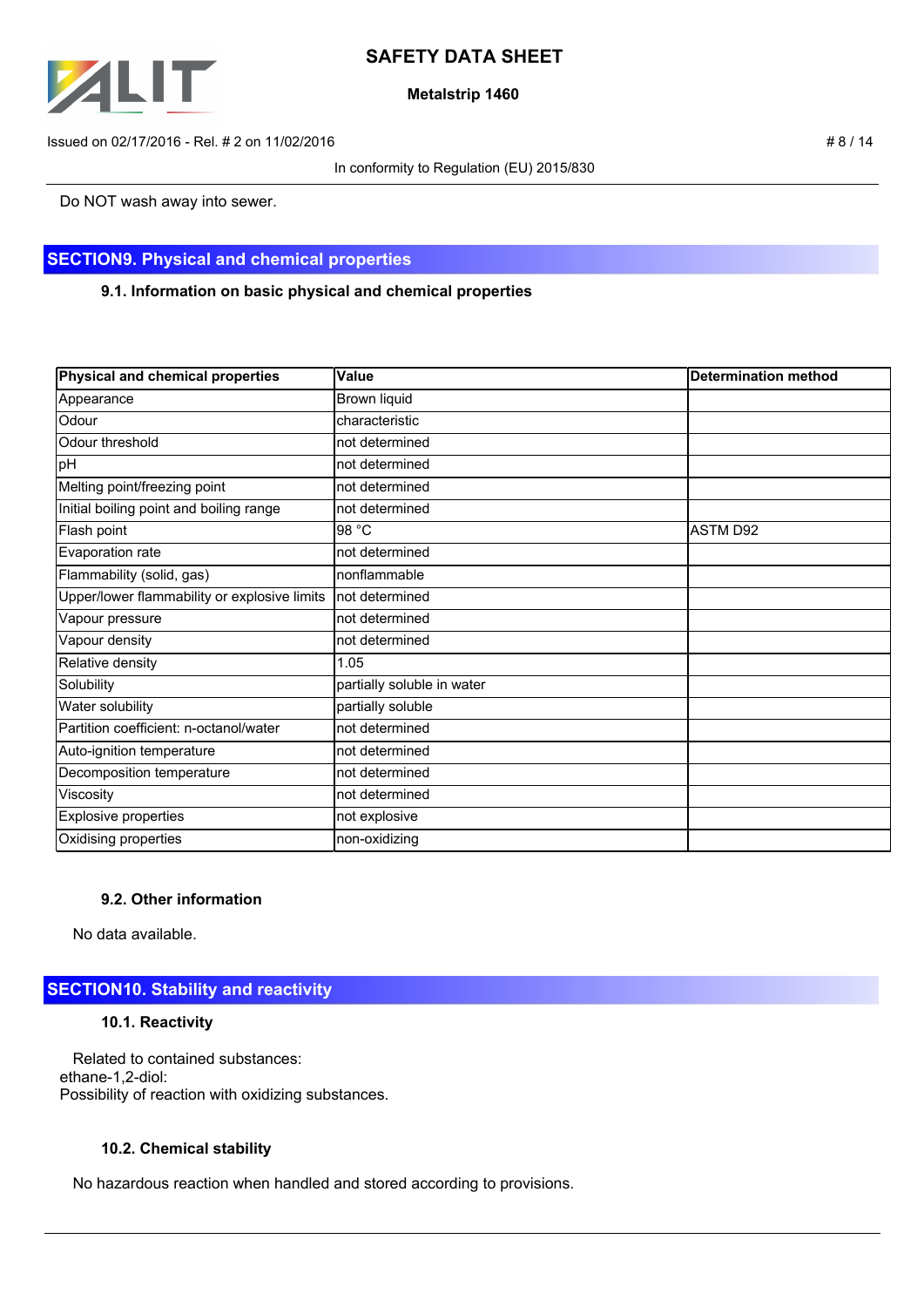

## **Metalstrip 1460**

 $\mu$  Issued on 02/17/2016 - Rel. # 2 on 11/02/2016  $\mu$  9 / 14

In conformity to Regulation (EU) 2015/830

#### **10.3. Possibility of hazardous reactions**

There are no hazardous reactions

### **10.4. Conditions to avoid**

Nothing to report

### **10.5. Incompatible materials**

None in particular.

#### **10.6. Hazardous decomposition products**

Does not decompose when used for intended uses.

## **SECTION11. Toxicological information**

### **11.1. Information on toxicological effects**

 $ATE(mix)$  oral = 2.165,8 mg/kg ATE(mix) dermal =  $\infty$ ATE(mix) inhal =  $\infty$ 

 (a) acute toxicity: based on available data, the classification criteria are not met. (b) skin corrosion/irritationCorrosive product: causes severe skin burns and eye damage. ethane-1,2-diol: Irritating to the skin: mildly irritating. benzyl alcohol: Skin - Erythema / Eschar Rabbit 0 to 1 - OECD 404 Acute Dermal Irritation / Corrosion Fully reversible in more than 7 days

Skin - Edema Rabbit 0 - OECD 404 Acute Dermal Irritation / Corrosion (c) serious eye damage/irritation: Corrosive product: causes severe skin burns and eye damage. N-methyl-2-pyrrolidone: Eyes - On Rabbit Result: Eye irritation ethane-1,2-diol: Irritating to eyes: slightly irritating. benzyl alcohol: Eyes - Redness of the conjunctiva Rabbit 2 - OECD 405 Acute Eye Irritation / Corrosion Fully reversible in 7 days or less Eyes -Edema conjunctival Rabbit 0.7 - OECD 405 Acute Eye Irritation / Corrosion Fully reversible in more than 7 days Eyes - Corneal Opacity Rabbit 1 - OECD 405 Acute Eye Irritation / Corrosion Fully reversible in 7 days or less Eyes - iris lesion Rabbit 0.3 - OECD 405 Acute Eye Irritation / Corrosion Fully reversible in more than 7 days (d) respiratory or skin sensitization: benzyl alcohol: Skin - Guinea Pig Not sensitizing (e) germ cell mutagenicity: based on available data, the classification criteria are not met. (f) carcinogenicity: benzyl alcohol: Negative -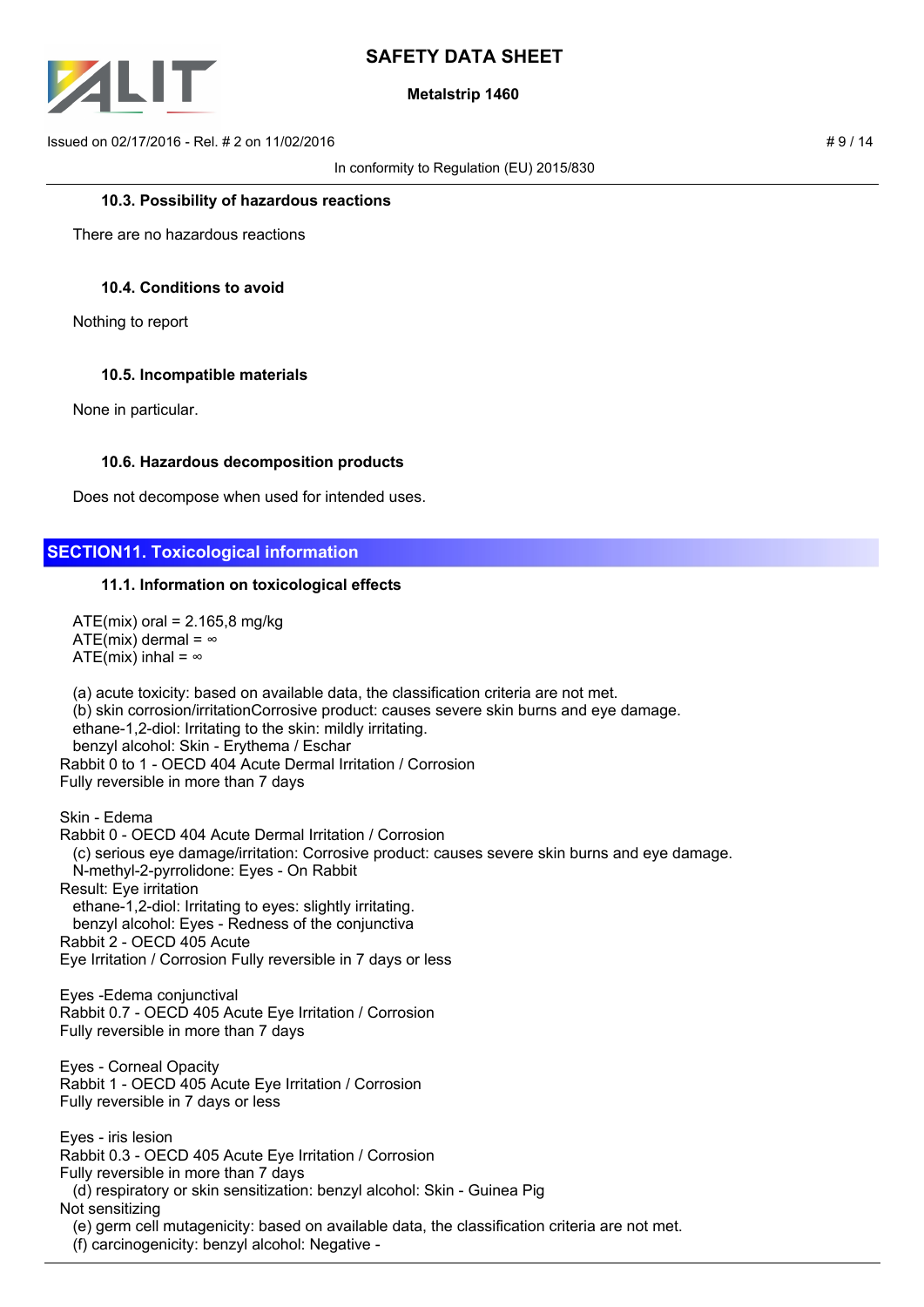

Exposure time: 6 h

# **SAFETY DATA SHEET**

## **Metalstrip 1460**

Issued on 02/17/2016 - Rel. # 2 on 11/02/2016 **# 10 / 14**  $\neq$  10 / 14

In conformity to Regulation (EU) 2015/830 Oral - Rat - Male, Female 103 weeks (g) reproductive toxicity: The product is toxic and could damage the fetus (h) specific target organ toxicity (STOT) single exposure: If inhaled the product, causes irritations to the respiratory tract. - Warning: Vapours inhalation may cause sleepiness and giddiness N-methyl-2-pyrrolidone: Inhalation - May cause respiratory irritation. (i) specific target organ toxicity (STOT) repeated exposureWarning: This product can cause serious irreversible damages to man's health through prolonged or repeated exposure ethane-1,2-diol: Possibility of damage to organs or in organic systems following prolonged exposure. Organs: Kidney. benzyl alcohol: Chronic NOAEL Oral Rat - Male, Female 400 mg / kg 103 weeks; 5 days for the week Subacute NOAEC Inhalation Dusts and mists Rat - Male, Female 1072 mg /  $m<sup>3</sup>$  4 weeks; 6 hours a day (j) aspiration hazard: based on available data, the classification criteria are not met. Related to contained substances: N-methyl-2-pyrrolidone: LD50 (rat) Oral (mg/kg body weight) = 3914 LD50 Dermal (rat or rabbit) (mg/kg body weight) = 8000 CL50 Inhalation (rat) vapour/dust/mist/fume (mg/l/4h) or gas (ppmV/4h) = 5100 2-(2-methoxyethoxy)ethanol: ROUTES OF EXPOSURE: The substance can be absorbed into the body by inhalation, through the skin and by ingestion. Inhalation risk: It can not be any explanation of how quickly we reach a harmful concentration in the evaporation of this substance at 20? C. EFFECTS OF LONG-TERM OR REPEATED EXPOSURE: The liquid defats toward the skin. Animal tests indicate that this substance may cause reproductive toxicity in humans. ACUTE HAZARDS / SYMPTOMS SKIN Dry skin. LD50 (rat) Oral (mg/kg body weight) = 5000 LD50 Dermal (rat or rabbit) (mg/kg body weight) = 6540 ethane-1,2-diol: Acute oral toxicity Parameter: LD50 (ETHYLENE GLYCOL; CAS: 107-21-1) Route of Exposure: Orally Species: Rat Effective Dose: = 7712 mg / kg dw Acute dermal toxicity Parameter: LD50 (Ethylene glycol, CAS: 107-21-1) Route of Exposure: Dermal Species: Mouse Effective Dose:> 3500 mg / kg dw Acute inhalation toxicity Parameter: LC50 (Ethylene glycol, CAS: 107-21-1) Route of Exposure: Inhalation Species: Rat Effective Dose:> 2,5 mg / l

(2-methoxymethylethoxy)propanol: Routes of exposure: The substance can be absorbed into the body by inhalation of vapor, through the skin and by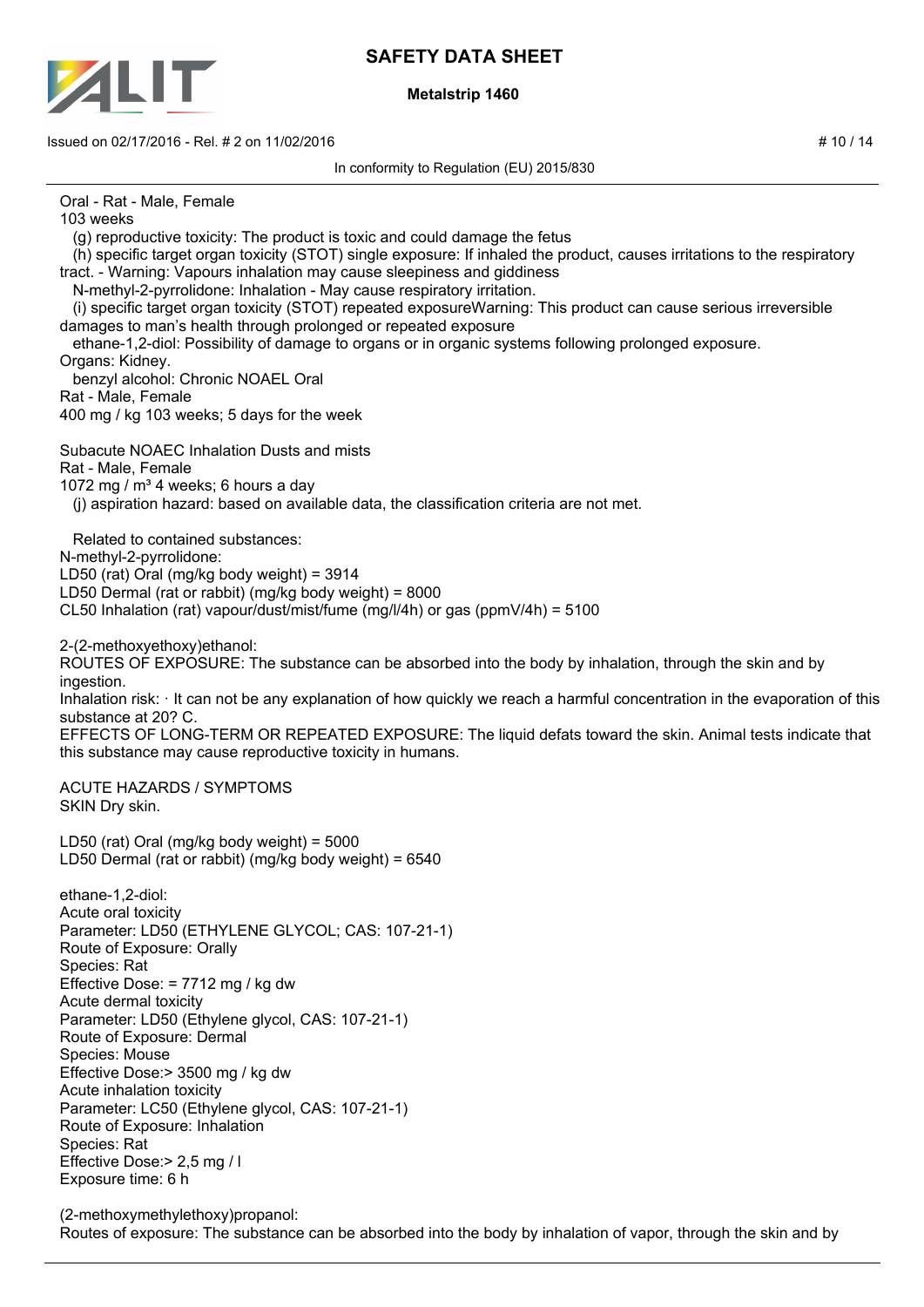

**Metalstrip 1460**

Issued on 02/17/2016 - Rel. # 2 on 11/02/2016 # 12 / 14  $\pm$  17 / 14  $\pm$  17 / 14  $\pm$  17 / 14  $\pm$  17 / 14  $\pm$  17 / 14  $\pm$  17  $\pm$  17  $\pm$  17  $\pm$  17  $\pm$  17  $\pm$  17  $\pm$  17  $\pm$  18  $\pm$  17  $\pm$  18  $\pm$  17  $\pm$  18  $\pm$ 

In conformity to Regulation (EU) 2015/830

ingestion.

Inhalation risk: A harmful contamination of the air will be reached rather slowly on evaporation of this substance at 20 ° C.

Effects of short-term: The vapor 'irritating to eyes and the respiratory tract. The substance may cause effects on the central nervous system, resulting in narcosis.

Effects of repeated or long-term: The liquid defats the skin.

The toxicity for a single oral dose must be considered extremely low. LD50 oral rat: 5,130 mg / kg. Skin contact: LD50 dermal rabbit> 19,000 mg / kg

benzyl alcohol:

LD50 (rat) Oral (mg/kg body weight) = 1620 LD50 Dermal (rat or rabbit) (mg/kg body weight) = 2000 CL50 Inhalation (rat) vapour/dust/mist/fume (mg/l/4h) or gas (ppmV/4h) = 4178

sodium methoxide:

ROUTES OF EXPOSURE: Serious local effects by all routes of exposure. Inhalation risk A harmful concentration of airborne particles can be reached quickly when dispersed. EFFECTS OF SHORT-TERM EXPOSURE: The substance is corrosive to the eyes, the skin and the respiratory tract. Corrosive on ingestion. Inhalation of aerosol may cause lung edema (see Notes). And 'Medical observation is indicated.

ACUTE HAZARDS / SYMPTOMS

Sore throat. Cough. Burning sensation. Difficulty breathing. Heavy breath. Symptoms may be delayed (see Notes). SKIN Redness. Ache. Serious skin burns. Eyes Redness. Ache. Burns Ingestion Sore throat. Burning sensation in the throat and chest. Shock or collapse.

NOTEI symptoms of lung edema often do not become manifest until a few hours and are aggravated by physical effort. They are therefore essential the rest and medical observation. You must Immediate administration of an appropriate spray, by a doctor or a person he / she authorized.

## **SECTION12. Ecological information**

## **12.1. Toxicity**

 Related to contained substances: N-methyl-2-pyrrolidone: Toxicity to fish LC50 - other fish - 4,000 mg / l - 96 h LC50 - Leuciscus idus (Golden orfe) -> 500 mg / l - 96 h Toxicity to daphnia and other aquatic invertebrates EC50 - Daphnia magna (Water flea) -> 1,000 mg / l - 24 h Bacteria toxicity LC50 - Bacteria -> 9,000 mg / l

2-(2-methoxyethoxy)ethanol: EC50> 500 mg / L (24h Daphnia Magna) source IUCLID

ethane-1,2-diol: Acute (short-term) on fish Parameter: LC50 (ETHYLENE GLYCOL; CAS: 107-21-1) Species: fathead minnows Effective Dose: = 72,860 mg / l Exposure time: 96 h chronic (long-term) fish Parameter: NOEC (Ethylene glycol, CAS: 107-21-1) Species: fathead minnows Effective Dose: 15380 mg / l Exposure time: 7 days Acute (short-term) daphnia toxicity Parameter: EC50 (Ethylene glycol, CAS: 107-21-1)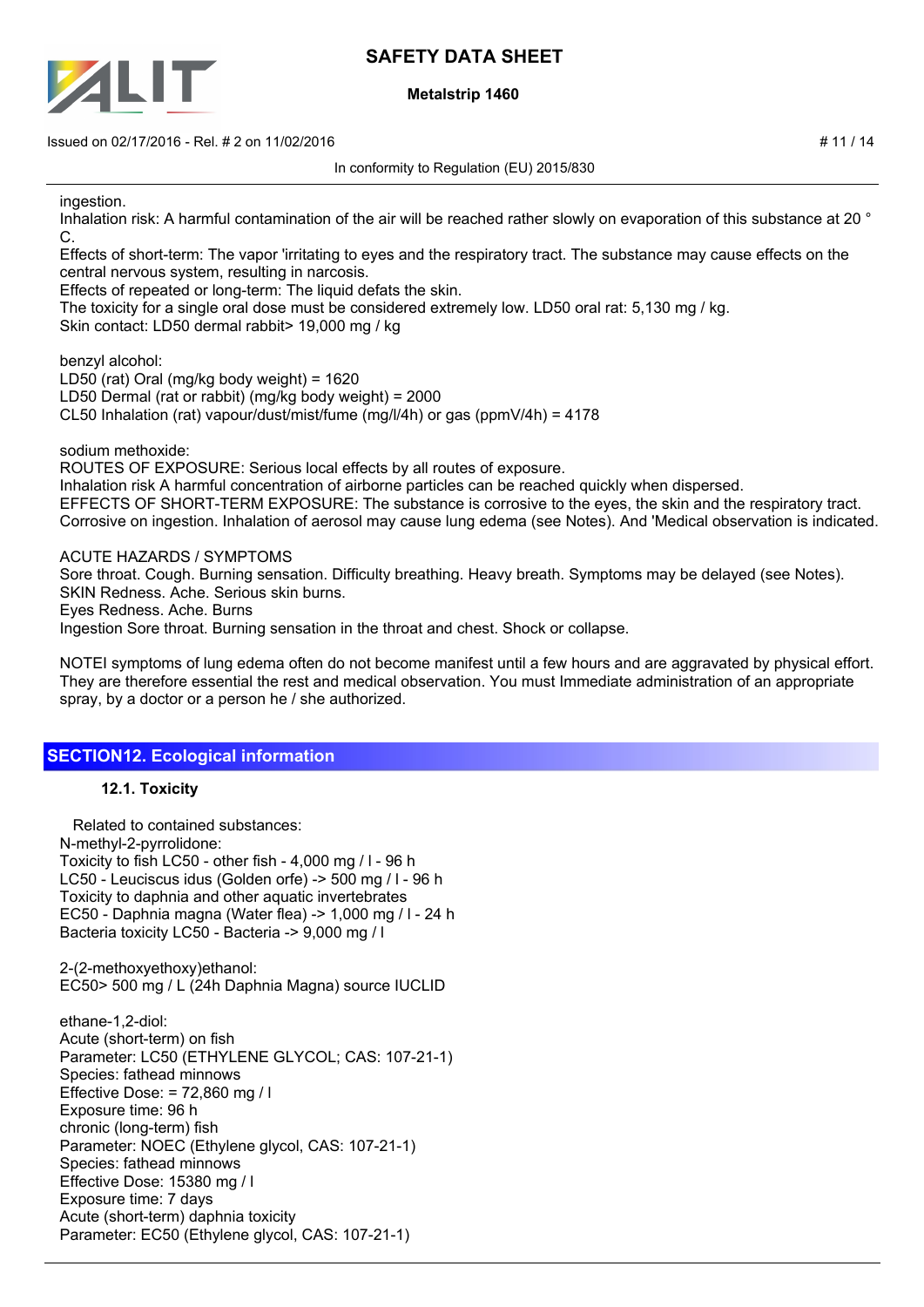

## **Metalstrip 1460**

 $\frac{1}{2}$  Issued on 02/17/2016 - Rel. # 2 on 11/02/2016  $\frac{1}{2}$  14

In conformity to Regulation (EU) 2015/830

Species: Daphnia magna Effective Dose:> 100 mg / l Exposure time: 48 h Acute (short-term) algae toxicity Parameter: EC50 (Ethylene glycol, CAS: 107-21-1) Species: Selenastrum capricornutum Effective Dose: 6500-13000 mg / l Exposure time: 96 h

(2-methoxymethylethoxy)propanol: Mobility and bioaccumulation potential: Bioaccumulation potential is low (log Pow less than 3) Degradation readily degradable in the environment. Aquatic toxicity: Acute LC50 for fathead minnows> 10,000 mg / l Acute Daphnia Magna EC50: 1,919 mg / l

benzyl alcohol: ISO 8192 OECD 202 Daphnia sp. Acute immobilization test Acute EC50 390 mg / l 24 hours Bacteria Acute EC50 230 mg / l Daphnia, Daphnia magna - 48 hours

OECD 201 Alga, Growth Inhibition Test Mortality Acute IC50 770 mg / l Algae - Pseudokirchneriella subcapitata 72 hours Acute LC50 460 mg / l Fish -Pimephales promelas 96 hours

OECD 201 Alga, Growth Inhibition Test Chronic NOEC 310 mg / l Algae - Pseudokirchneriella subcapitata 72 hours

OECD 211 Daphnia Magna Reproduction Test Chronic NOEC 51 mg / l Daphnia - Daphnia magna 21 days

Use according to good working practices to avoid pollution into the environment.

## **12.2. Persistence and degradability**

 Related to contained substances: N-methyl-2-pyrrolidone: Biodegradability Result: 90% - Readily biodegradable.

ethane-1,2-diol: Readily biodegradable. It oxidizes rapidly in air for photochemical reaction

benzyl alcohol: readily biodegradable

## **12.3. Bioaccumulative potential**

 Related to contained substances: ethane-1,2-diol: Not foreseeable potential for bioaccumulation.

benzyl alcohol: Low potential for bioaccumulation.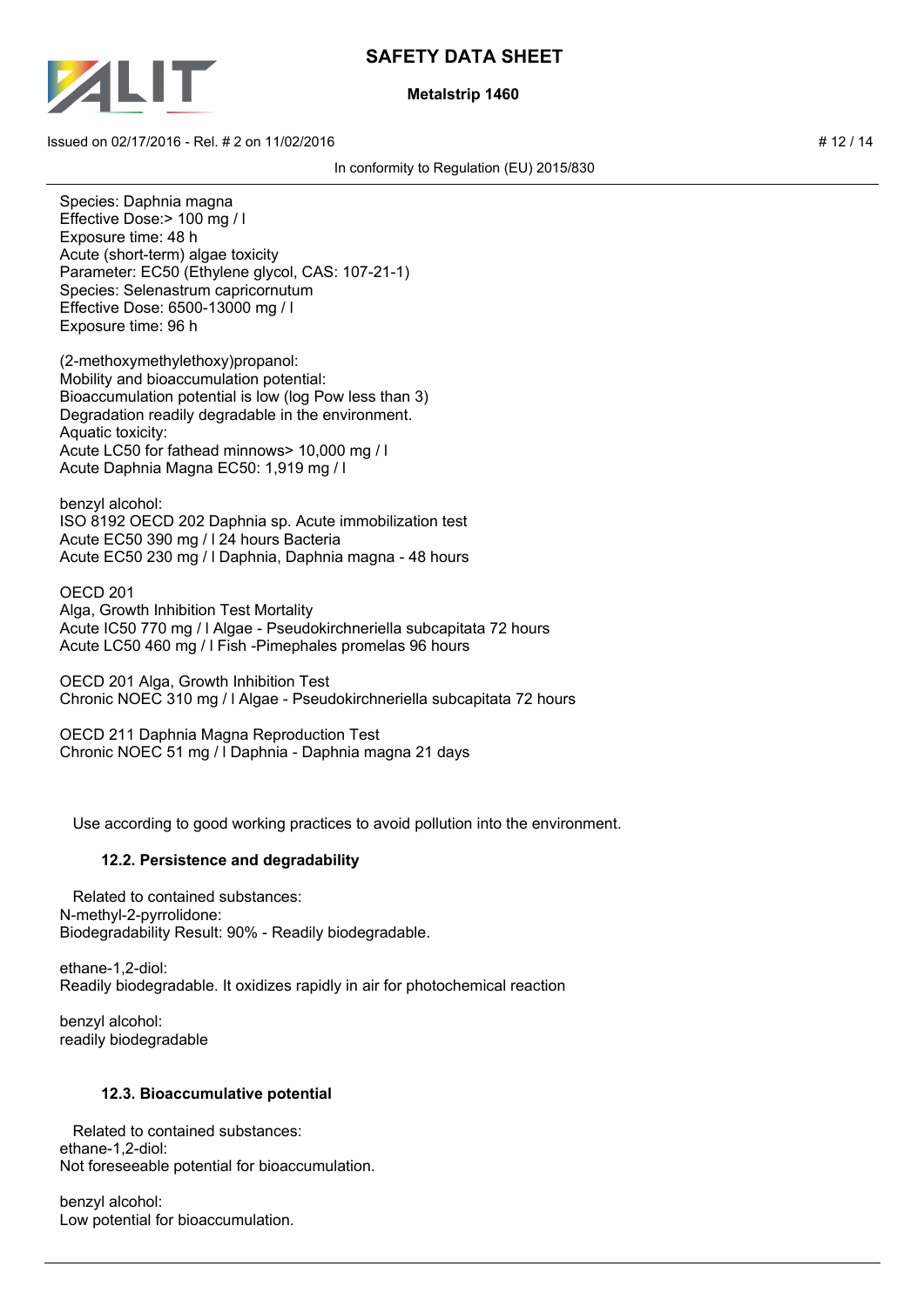

## **Metalstrip 1460**

 $\frac{1}{13}$  Issued on 02/17/2016 - Rel. # 2 on 11/02/2016

In conformity to Regulation (EU) 2015/830

### **12.4. Mobility in soil**

 Related to contained substances: ethane-1,2-diol: The product has potential for very high mobility.

### **12.5. Results of PBT and vPvB assessment**

It Contains : N-methyl-2-pyrrolidone - SVHC

### **12.6. Other adverse effects**

No adverse effects

## **SECTION13. Disposal considerations**

#### **13.1. Waste treatment methods**

 Do not reuse empty containers. Dispose of them in accordance with the regulations in force. Any remaining product should be disposed of according to applicable regulations by addressing to authorized companies. Recover if possible. Operate according to local or national regulations

## **SECTION14. Transport information**

## **14.1. UN number**

ADR/RID/IMDG/ICAO-IATA: 3267

If subject to the following characteristics is ADR exempt: Combination packagings: per inner packaging 5 L per package 30 Kg Inner packagings placed in skrink-wrapped or stretch-wrapped trays: per inner packaging 5 L per package 20 Kg

#### **14.2. UN proper shipping name**

ADR/RID/IMDG: CORROSIVE LIQUID, BASIC, ORGANIC, N.O.S. (sodium methoxide) ICAO-IATA: CORROSIVE LIQUID, BASIC, ORGANIC, N.O.S. (sodium methoxide)

## **14.3. Transport hazard class(es)**

ADR/RID/IMDG/ICAO-IATA: Class : 8 ADR/RID/IMDG/ICAO-IATA: Label : 8 ADR: Tunnel restriction code : E ADR/RID/IMDG/ICAO-IATA: Limited quantities : 5 L IMDG - EmS : F-A, S-B

#### **14.4. Packing group**

ADR/RID/IMDG/ICAO-IATA: III